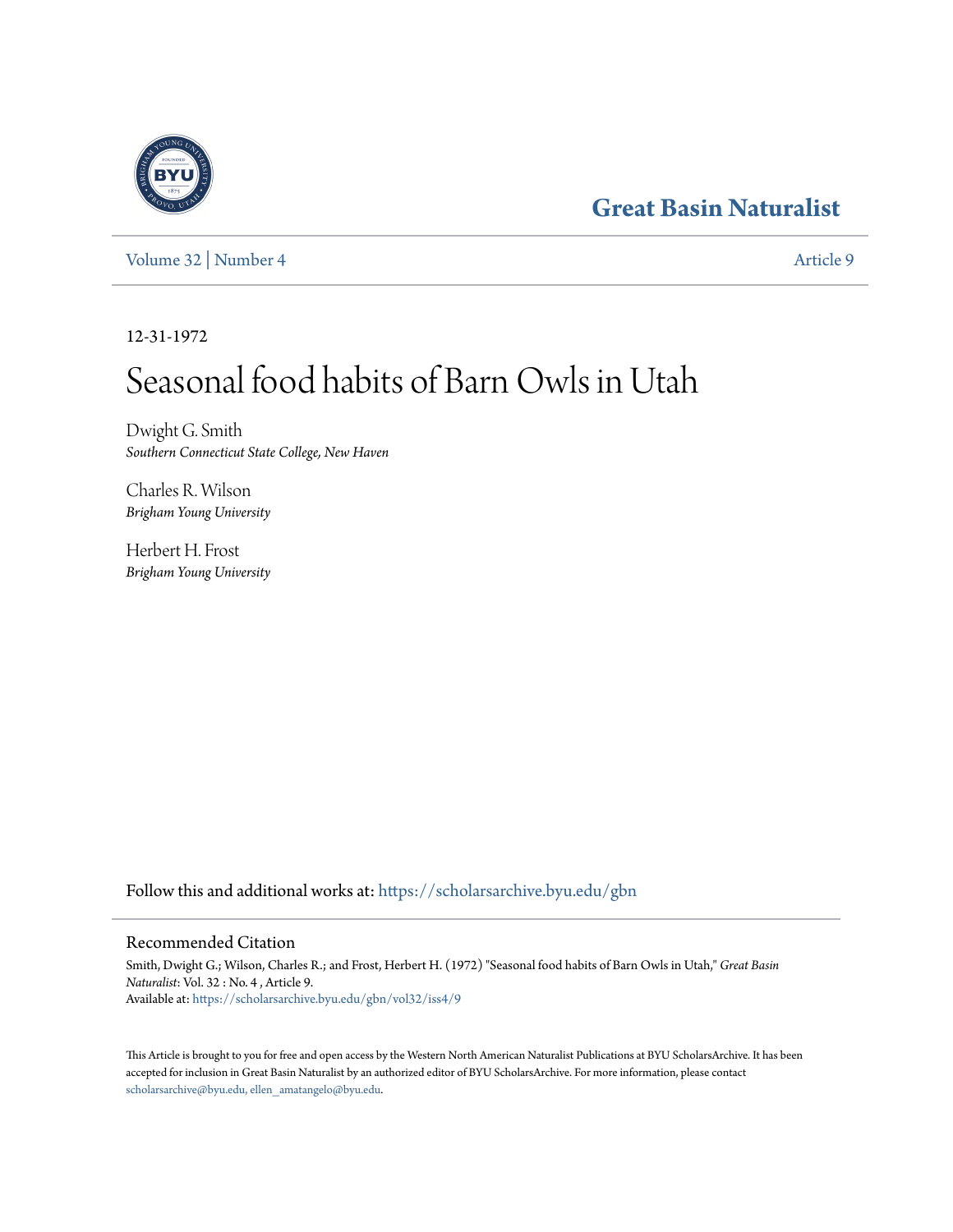#### SEASONAL FOOD HABITS OF BARN OWLS IN UTAH

Dwight G. Smith,<sup>1</sup> Charles R. Wilson,<sup>2</sup> and Herbert H. Frost<sup>2</sup>

Abstact.— The food habits of <sup>a</sup> small colony of barn owls in central Utah were investigated from 30 January 1969 to 30 January 1970 to determine seasonal trends in prey species composition and abundance. An analysis of 783 pellets yielded 1845 prey individuals, of which mammals, primarily *Microtus*, were the most abundant during all seasons of the year. A wide variety of avian prey species revealed an opportunistic aspect of barn owl prey selection

A majority of the numerous studies of barn owl  $(Tyto alba)$  food habits were determined from sporadic pellet collections deposited by an unknown number of owls over an indefinite period of time. Several exceptions include the investigations of the daily and seasonal food of barn owls in Davis, California (Evans and Emlen, 1947), the report of seasonal food habits of barn owls from 14 locales in England and Wales (Glue, 1967), the analysis of annual changes in the diet of barn owls in France (Saint Girons, 1968), and a long term study of the food habits of this owl in Germany (Uttendorfer, 1952). Our objective was to determine the seasonal food habits of a small colony of barn owls in central Utah. Prior to this study the barn owl was considered to be an uncommon permanent resident in Utah, and there was little information on its feeding ecology and economic status from this part of the Great Basin.

The colony was in the abandoned Ironton Steel Mill near Springville, Utah Co., Utah—a complex of 60 major brick and steel structures on approximately 500 acres of land. The colony numbered 26 individuals in the winter of 1968 but had increased to 38 individuals by late June 1969. From July 1969 through January 1970 the colony declined to 10 individuals. Large numbers of pigeons (Columba livia), starlings (Sturnus vulgaris), and house sparrows (Passer domesticus) also used the mill. The barn owls hunted within the steel mill complex and in adjacent habitats. Although the interior of the steel mill was largely devoid of vegetation, the adjacent habitats included extensive cattail {Typha sp.) marshes, cheat grass (Bromus tectorum) fields, and several shallow ponds. On the basis of 750 trap nights the most common small mammals within these habitats included meadow mice {Microtus pennsylvanicus) , deer mice (Pero myscus maniculatus), house mice (Mus musculus), and vagrant shrews (Sorex vagrans).

#### **METHODS**

The food habits of the barn owls were determined from pellet collections—the most practicable method, despite necessary limitations, for accumulating massive data on the food habits of nocturnal raptors (Errington, 1967; Southern, 1969). Pellets were collected

<sup>&#</sup>x27;Department of Biology, Southern Connecticut State College, New Haven, Conn. 06515. ---<br>"Department of Zoology. Brigham Young University, Provo, Utah 84601.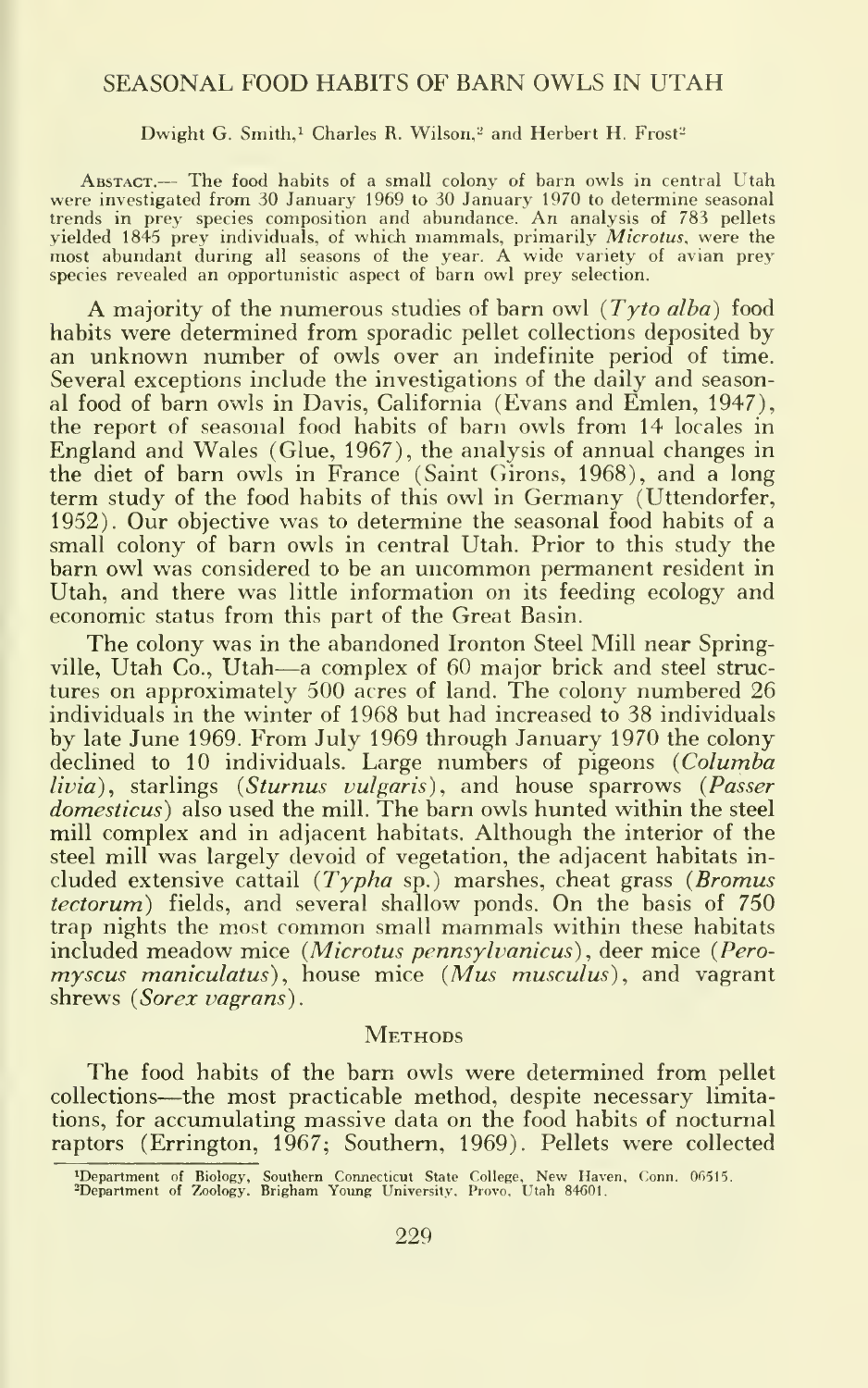biweekly from beneath the roosts of adult birds of the colony and separated into four time groupings, each representative of a seasonal period of barn owl activity and roughly corresponding with one of the four seasons. The spring period from  $2$  March to  $1$  June corresponded with the reproductive activities of the barn owl population; the summer period from 2 June to <sup>1</sup> September was characterized by the attentiveness of the adults to the newly fledged but still de pendent young; the autumn period from 2 September to <sup>1</sup> December included the abandonment and subsequent dispersal of the majority of the young from the colony; and from 2 December through <sup>1</sup> March the remaining owls moved into well-protected winter resi dence structures.

Pellet analysis followed methods described by Marti (1969). In dividual prey remains were identified by comparison with mammal and avian specimens of the Brigham Young University Life Sciences Museum natural history collections.

#### PELLET DEPOSITION AND COMPOSITION

Guérin (1928) reported that in France adult barn owls usually deposited two pellets per 24 hours. The first pellet is dropped about dawn on the hunting territory, while the second pellet is deposited at the roosting site before the owl resumes its hunting the following evening. We did not attempt to locate pellets dropped by the bam owls of Ironton on the hunting territory. At their roosting sites they deposited an average of one pellet per day during spring, summer, and early autumn, but this rate frequently declined during late autumn and winter. This decline in the winter pellet deposition rate correlated with severe weather conditions, and during several periods of snow cover and extreme cold no pellets were deposited for one to two days by one or more of the adult owls.

Spring and summer pellets were strikingly larger and averaged almost twice as many prey individuals per pellet than pellets found in autumn and winter (Table 1). In addition, summer pellets con tained up to eight prey individuals per pellet compared to a maximum of five individuals per pellet from the autumn and winter pellets. The smallest pellets were found during rigorous winter conditions and usually contained but one prey individual. Errington

| Season | No.<br>Pellets<br>Collecte <sup>1</sup> | Total<br>No.<br>Indv. | No. Indv.<br>per<br>Pellet | Range   | Av. Dry Wt.<br>of Pellets<br>in grams <sup>*</sup> |
|--------|-----------------------------------------|-----------------------|----------------------------|---------|----------------------------------------------------|
| Spring | 346                                     | 889                   | 2.6                        | $1 - 7$ | 10.6                                               |
| Summer | 198                                     | 509                   | 2.6                        | $1 - 8$ | 9.1                                                |
| Autumn | 117                                     | $23 +$                | 1.9                        | $1 - 5$ | 4.6                                                |
| Winter | 122                                     | 213                   | 17                         | $1 - 4$ | 3.1                                                |
| Totals | 783                                     | 18.15                 | 2.2.                       | $1-6$   |                                                    |

Table 1. Seasonal trends in pellet composition.

\*Determined from 100 randomly selected pellets from each season, which were air dried for 10 days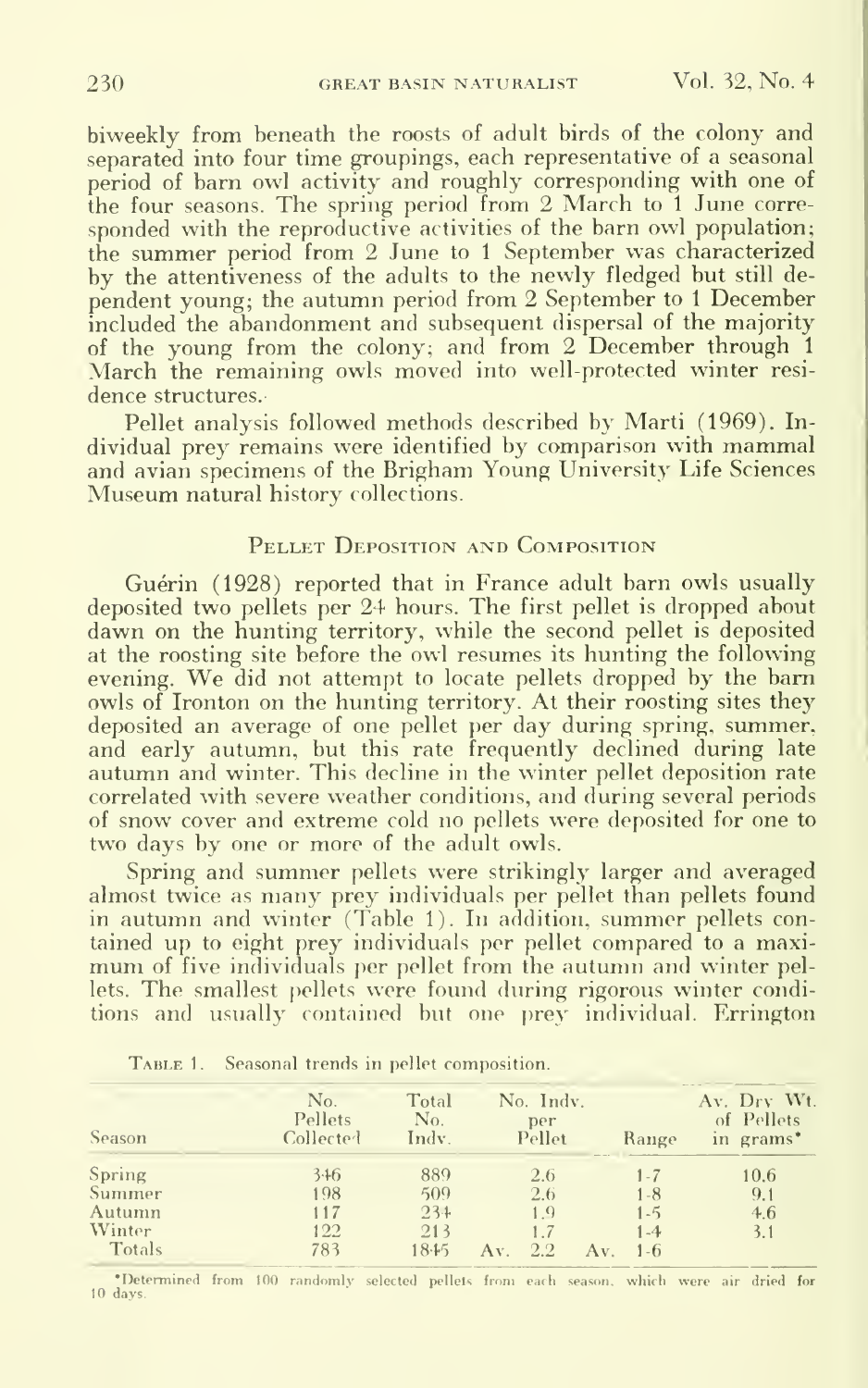(1931) and Stewart (1952) also noted a progressive decline in the size of the pellets deposited by barn owls during adverse climatic conditions and reported that several of their owls subsequently died of starvation. Although none of the barn owls of fronton died during winter, it is probable that their populations in Utah and other more northern parts of their range may be limited by inherent food pro curement difficulties during severe weather conditions.

#### COMPOSITION OF DIET

There were 1845 prey individuals of 21 different species, includ ing eight mammalian and 13 avian prey species (Table 2). On an annual basis, mammals comprised  $90\%$  of the total prey and were the most common prey of every season, although the frequency of their occurrence declined significantly during autumn  $(x^2 = 35.8,$  $P > 0.001$ ,  $df = 3$ ). In contrast, the frequency of avian prey, while comprising only 10% on an annual basis, doubled during autumn. Meadow mice were the most abundant mammalian prey species

and appear to represent the single most important food item  $(81\%)$ of the barn owls at fronton. Other important mammal prey species included deer mice and house mice, but neither these nor any of the remaining mammal species comprised over 3% of the barn owl diet. Only two avian species were present in pellets from every sea-

son: the starling, which was the second most common prey species, comprising 6.2% of the total annual prey; and the house sparrow, which comprised 2.4% of the total annual prey. Both species nested in fronton and adjacent locales, and large flocks roosted within the buildings during the autumn and winter months. The frequency of their occurrence as prey rose signficantly during autumn  $(x^2)$ 16.9,  $P > 0.001$  and  $x^2 = 23.4$ ,  $P > 0.001$  for the starling and house sparrow respectively), coinciding with the sharp rise in their populations.

The majority of the other avian prey species were migrants taken infrequently. Especially large numbers of transient birds fed and roosted in the marshes and fields bordering fronton, and the spring occurrence of a lesser yellowlegs (*Totanus flavipes*) and early autumn occurrence of bank swallows (*Riparia riparia*) and redwinged blackbirds (Agelaius phoeniceus) indicate that these migrants occasionally present suitable prey for barn owls. The occur rence of lesser yellowlegs and American coot (*Fulica americana*) reveals that barn owls may take larger birds, although these must ap proach the upper limits of the prey-size capabilities of the owls. Domestic pigeons were rarely found in the prey items, despite their abundance within the mill.

The American kestrel (Falco sparverius) prey individual was a recently fledged juvenile. Kestrels frequently perched in open, ex posed locations during the late evening hours at the time when barn owls were initiating their nocturnal hunts; this individual was probably taken during this slight overlap in the activity periods of the two species. In contrast, essentially no overlap occurred during the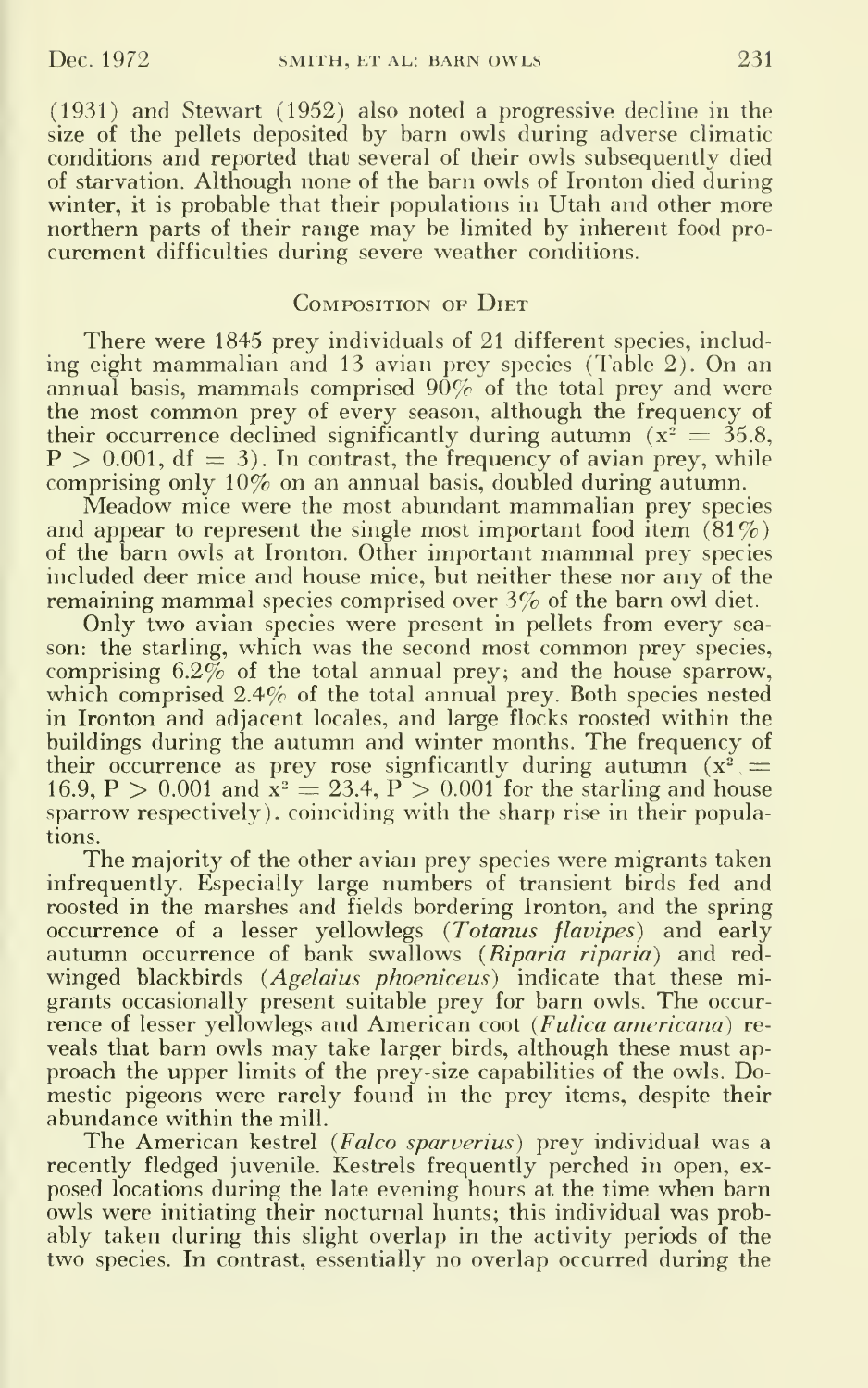| Prey species            |        | $\mathop{\mathrm{Spin}}\nolimits^g_\phi$ No. | $\begin{array}{c} \text{Summary} \\ \text{No.} \\ \end{array}$ | $\frac{9}{6}$ | ż.              | $\frac{6}{6}$<br>Autumn                                    | $\frac{\text{Winter}}{\text{No.}}$    | $\frac{6}{6}$         | Totals<br>$\frac{6}{2}$ | $\frac{6}{6}$                  |
|-------------------------|--------|----------------------------------------------|----------------------------------------------------------------|---------------|-----------------|------------------------------------------------------------|---------------------------------------|-----------------------|-------------------------|--------------------------------|
| Microtus pennsylvanicus |        |                                              |                                                                |               |                 |                                                            |                                       |                       |                         |                                |
| Phenacomys intermedus   |        | 20000-2000<br>5-0000000                      | $\frac{6}{4}$                                                  |               | $\frac{52}{13}$ | 00014300<br>80014300                                       |                                       | ogagogogo<br>Gomomooo | $\frac{5}{3}$ 32        | $5 - 2000 + 1000$              |
| Mus musculus            |        |                                              |                                                                |               |                 |                                                            |                                       |                       |                         |                                |
| Sorex vagrans           |        |                                              |                                                                |               |                 |                                                            |                                       |                       |                         |                                |
| Peromyscus maniculatus  |        |                                              | $+81 - 10$                                                     |               |                 |                                                            |                                       |                       | $\frac{26}{5}$          |                                |
| Rattus norvegicus       |        |                                              |                                                                |               |                 |                                                            |                                       |                       |                         |                                |
| Thomomys bottae         |        |                                              |                                                                |               |                 |                                                            |                                       |                       |                         |                                |
| Sylvilagus audubon      |        |                                              |                                                                |               |                 |                                                            |                                       |                       |                         |                                |
| Total mammals           | 809    | 90.9                                         | 177                                                            | 93.5          | 187             | 80.0                                                       | 190                                   | 88.9                  | 1663                    | 90.0                           |
| Sturnus vulgaris        |        |                                              |                                                                |               |                 |                                                            |                                       |                       | 116                     |                                |
| Passer domesticus       |        |                                              |                                                                |               | $31 +$          |                                                            |                                       |                       | $\ddagger$              |                                |
| Columba livia           | 100000 | 59888885585                                  |                                                                |               |                 | a 0 m + 0 0 0 0 0 0 0 + 0 0<br>0 0 m + 0 0 0 0 0 0 0 0 0 0 |                                       |                       |                         | atnage-159-8-8<br>000000000000 |
| Agelaius phoeniceu.     |        |                                              |                                                                |               |                 |                                                            |                                       |                       |                         |                                |
| Falco sparverus         |        |                                              |                                                                |               |                 |                                                            |                                       |                       |                         |                                |
| Molothrus ater          |        |                                              |                                                                |               |                 |                                                            | $\circ\circ\circ\circ\circ\circ\circ$ |                       |                         |                                |
| Fulica americana        |        |                                              |                                                                |               |                 |                                                            |                                       |                       |                         |                                |
| Colaptes cafer          |        |                                              |                                                                |               |                 |                                                            |                                       |                       |                         |                                |
| Totanus flavipes        |        |                                              |                                                                |               |                 |                                                            |                                       |                       |                         |                                |
| Turdus migratorius      |        |                                              |                                                                |               |                 |                                                            |                                       |                       |                         |                                |
| Riparia riparia         |        |                                              |                                                                |               |                 |                                                            |                                       |                       |                         |                                |
| Colaptes auratus        |        |                                              |                                                                |               |                 |                                                            |                                       |                       |                         |                                |
| Lophortyx californicus  |        | $\overline{0}$ .                             |                                                                |               |                 |                                                            |                                       |                       |                         |                                |
| Total birds             | 80     | 8.9                                          | 32                                                             | 6.3           | $+7$            | 20.1                                                       | $\mathfrak{Z}$                        | 10.8                  | 182                     | 9.8                            |
| Grand Totals            | 889    | 99.8                                         | 509                                                            | 99.8          | 234             | 100.1                                                      | 213                                   | 99.7                  | 1845                    | 99.8                           |

232 GREAT BASIN NATURALIST Vol. 32, No. 4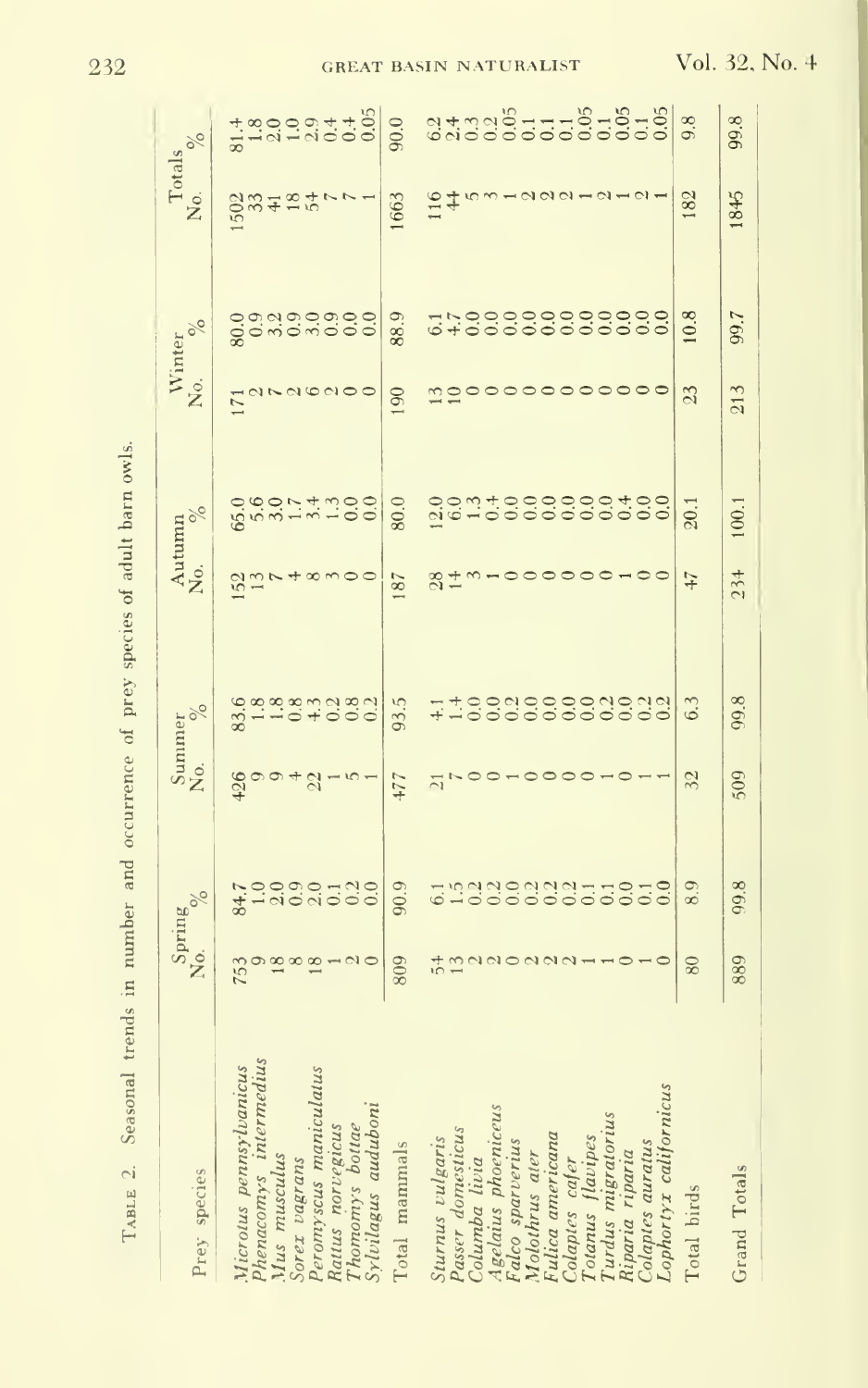early morning hours because barn owls began roosting from one to three hours before kestrels were active.

In addition to the vertebrate prey species, some vegetable matter was recovered from the pellets. This material almost certainly represents the gut contents of the prey, and that which could be identified included fruits of Russian olive (Elaeagnus angustifolia) and seeds of various grasses (Graminae).

#### **Discussion**

The barn owls at Ironton were supported exclusively by the mammal and avian communities, despite the seasonal availability of large invertebrate (primarily Insecta) and amphibian populations. The year-round predominance of small rodents in their diet is in agreement with the findings of similar investigations from other areas of the range. This, coupled with the conspicuous lack of in vertebrates in their spring and summer diets, indicates selective pre dation.

Within the limitations of their food habits, however, the barn owls at Ironton exhibited <sup>a</sup> considerable degree of opportunism. Hawbecker (1945) and Wallace (1948) noted that the owls of their respective studies tended to prey heavily on the most available ani mals of a community. Predation on the basis of availability is re flected in the present study by the high frequency of occurrence of Microtus pennsylvanicus, which was the most common mammal in the area.

The opportunism of barn owl predation is also revealed by both the variation in total number of prey species taken in the different seasons and the changes in seasonal frequency of several of the prey species. The largest variety of prey species were taken in the spring and summer months when transients and summer nesting birds greatly increased the potential prey available to the local barn owl population. In contrast, fewer different prey species were record ed from the decreased fauna of the autumn and winter months.

The changes in seasonal frequency of several of the prey species was also a function of their comparative exposure at different times of the year. This is shown by the autumn increase in the frequency of occurrence of starlings and house sparrows, whose increased autumn populations and preroosting flight behavior during the evening hours undoubtedly heightened their exposure to barn owl predation.<br>We conclude that the ability of the Ironton barn owls to ef-

fectively exploit the local prey populations was revealed by ( <sup>1</sup> ) their heavy utilization of the most abundant prey species, (2) their predation on additional species when available at specific times of the year, and (3) their response to local fluctuations of prey populations.

#### **REFERENCES**

ERRINGTON, P. L. 1931. Winter killing of barn owls in Wisconsin. Wilson Bull. 43:60.